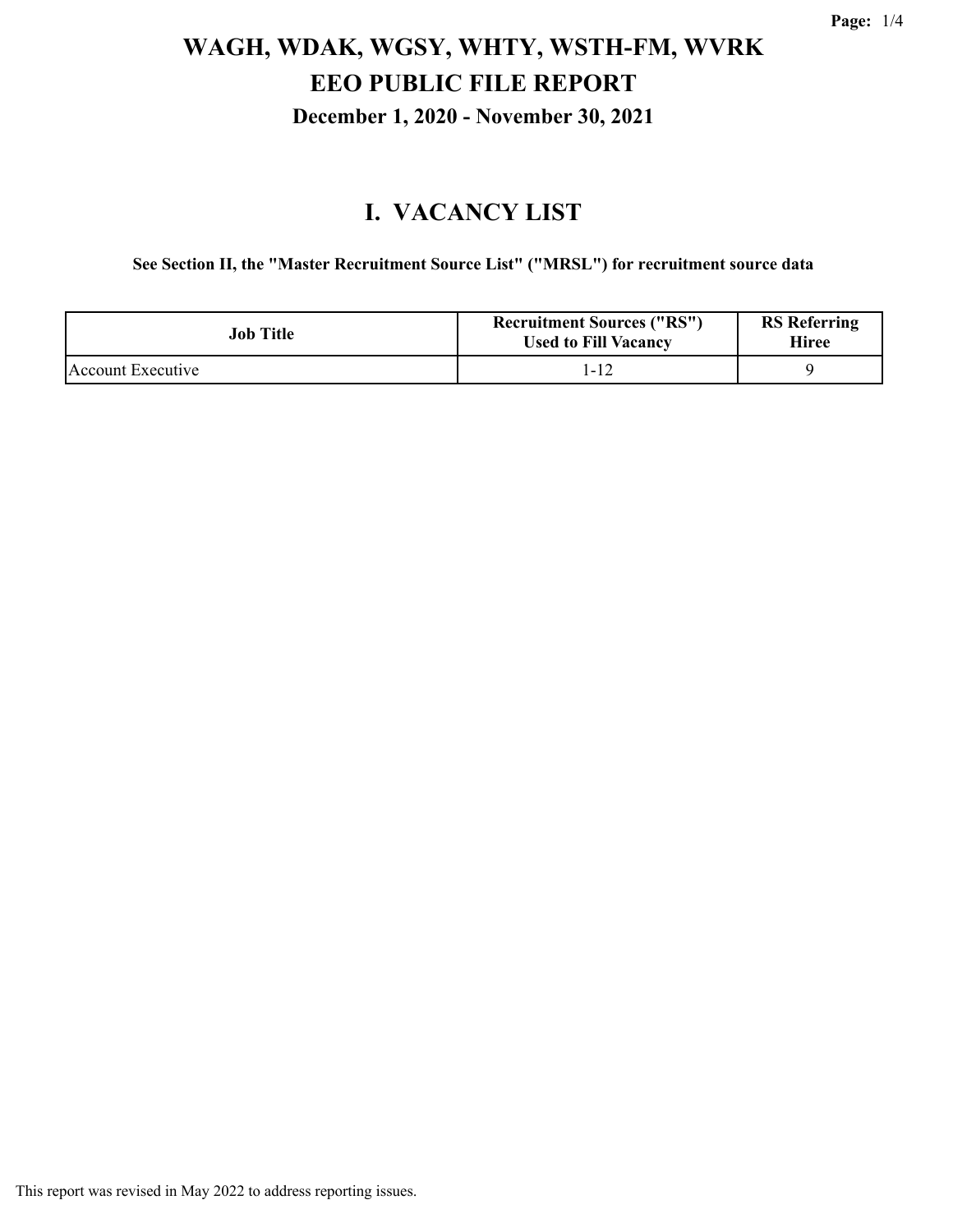#### **II. MASTER RECRUITMENT SOURCE LIST ("MRSL")**

| <b>RS</b><br><b>Number</b> | <b>RS</b> Information                                                                                                                                                                                         | <b>Source Entitled</b><br>to Vacancy<br><b>Notification?</b><br>(Yes/No) | <b>No. of Interviewees</b><br><b>Referred by RS</b><br>Over<br><b>Reporting Period</b> |
|----------------------------|---------------------------------------------------------------------------------------------------------------------------------------------------------------------------------------------------------------|--------------------------------------------------------------------------|----------------------------------------------------------------------------------------|
| $\mathbf{1}$               | AllAccess.com<br>28955 Pacific Coast Highway Suite 210<br>Malibu, California 90265<br>Phone: 301-457-6616<br>Email: JDenver@allaccess.com<br>Joel Denver                                                      | N                                                                        | $\boldsymbol{0}$                                                                       |
| $\overline{2}$             | Columbus StateUniversity<br>4225 University Avenue<br>Columbus, Georgia<br>Phone: 706-507-8764<br>Email: LAB@ColumbusState.edu<br>Luz Bernal                                                                  | N                                                                        | $\boldsymbol{0}$                                                                       |
| 3                          | Columbus Technical College<br>928 Manchester Expressway P-600<br>Columbus, Georgia 31904<br>Phone: 706-649-1055<br>Email: careerconnections@columbustech.edu<br><b>Career Connections</b>                     | N                                                                        | $\boldsymbol{0}$                                                                       |
| $\overline{4}$             | <b>CVCC</b><br>2602 College Drive<br>Phenix City, Alabama 36869<br>Phone: 334-291-4900<br>Url: http://www.cv.edu<br>Email: Debbie.Boone@cv.edu<br>Debbie Boone                                                | N                                                                        | $\boldsymbol{0}$                                                                       |
| 5                          | Fort Valley State University<br>1005 State University Dr.<br>Fort Valley, Georgia 31030<br>Phone: 478-825-6350<br>Email: simmonsr@fvsu.edu<br>Fax: 1-478-825-6471<br>Romelda Simmons, Ed.D                    | ${\bf N}$                                                                | $\boldsymbol{0}$                                                                       |
| 6                          | iHeartMedia.dejobs.org<br>20880 Stone Oak Pkwy<br>San Antonio, Texas 78258<br>Phone: 210-253-5126<br>Url: http://www.iheartmedia.dejobs.org<br><b>Talent Acquisition Coordinator</b><br><b>Manual Posting</b> | N                                                                        | $\boldsymbol{0}$                                                                       |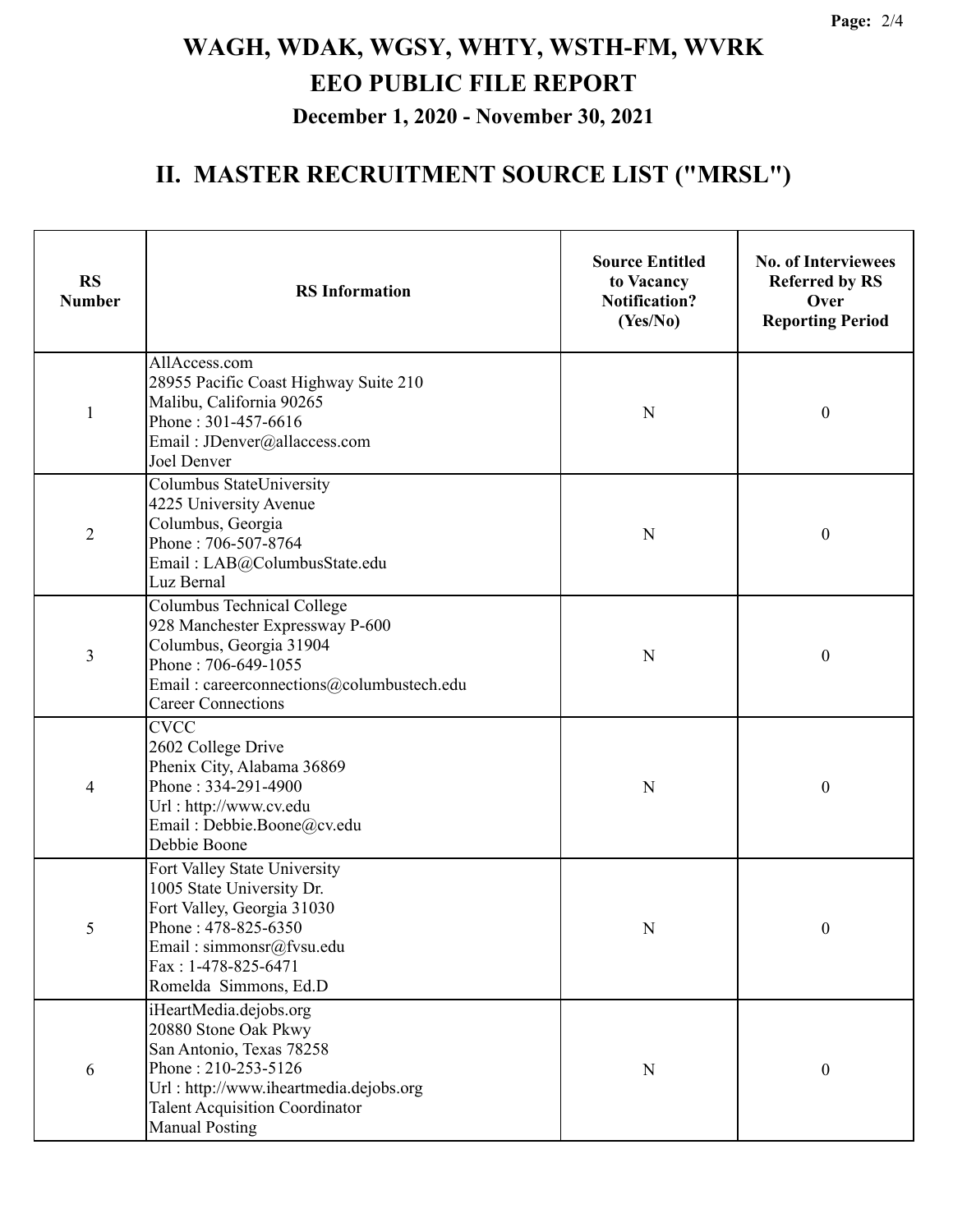#### **II. MASTER RECRUITMENT SOURCE LIST ("MRSL")**

| <b>RS</b><br><b>Number</b> | <b>RS</b> Information                                                                                                                                                                                                                                   | <b>Source Entitled</b><br>to Vacancy<br><b>Notification?</b><br>(Yes/No) | <b>No. of Interviewees</b><br><b>Referred by RS</b><br>Over<br><b>Reporting Period</b> |
|----------------------------|---------------------------------------------------------------------------------------------------------------------------------------------------------------------------------------------------------------------------------------------------------|--------------------------------------------------------------------------|----------------------------------------------------------------------------------------|
| 7                          | iHeartMediaCareers.com<br>20880 Stone Oak Pkwy<br>San Antonio, Texas 78258<br>Phone: 210-253-5126<br>Url: http://www.iheartmediacareers.com<br><b>Talent Acquisition Coordinator</b><br><b>Manual Posting</b>                                           | N                                                                        | $\boldsymbol{0}$                                                                       |
| 8                          | University of West Georgia<br>355 Parker Hall<br>Carrolton, Georgia 30118<br>Url: http://www.careerweb.westga.edu<br>Email: careers@westga.edu<br><b>Career Services</b>                                                                                | N                                                                        | $\boldsymbol{0}$                                                                       |
| 9                          | Unknown (source not adequately identified upon inquiry<br>by SEU)                                                                                                                                                                                       | $\mathbf N$                                                              | 1                                                                                      |
| 10                         | Urban League of Greater Columbus<br>802 1st Avenue<br>Columbus, Georgia 31902-2707<br>Phone: 706-322-6840<br>Url: http://www.columbusurbanleague.org<br>Email: ceo@urbanleaguegc.org<br><b>Susan Cooper</b>                                             | N                                                                        | 0                                                                                      |
| 11                         | US Army Employment Readiness Program<br>Building 2624, Soldiers Plaza<br>Fort Benning, Georgia 31905<br>Url: http://www.us.army.mil<br>Email: mark.mills4@us.army.mil<br><b>Career Services</b>                                                         | N                                                                        | $\boldsymbol{0}$                                                                       |
| 12                         | www.mediagignow.com<br>300 South Riverside Plaza Suite 800<br>Chicago, Illinois 60606<br>Phone: 336-553-0620<br>Url: http://www.mediagignow.com<br>Email: customerservice@mediagignow.com<br>MediaGigNow.com<br>TOTAL INTERVIEWS OVER REPORTING PERIOD: | N                                                                        | $\boldsymbol{0}$                                                                       |